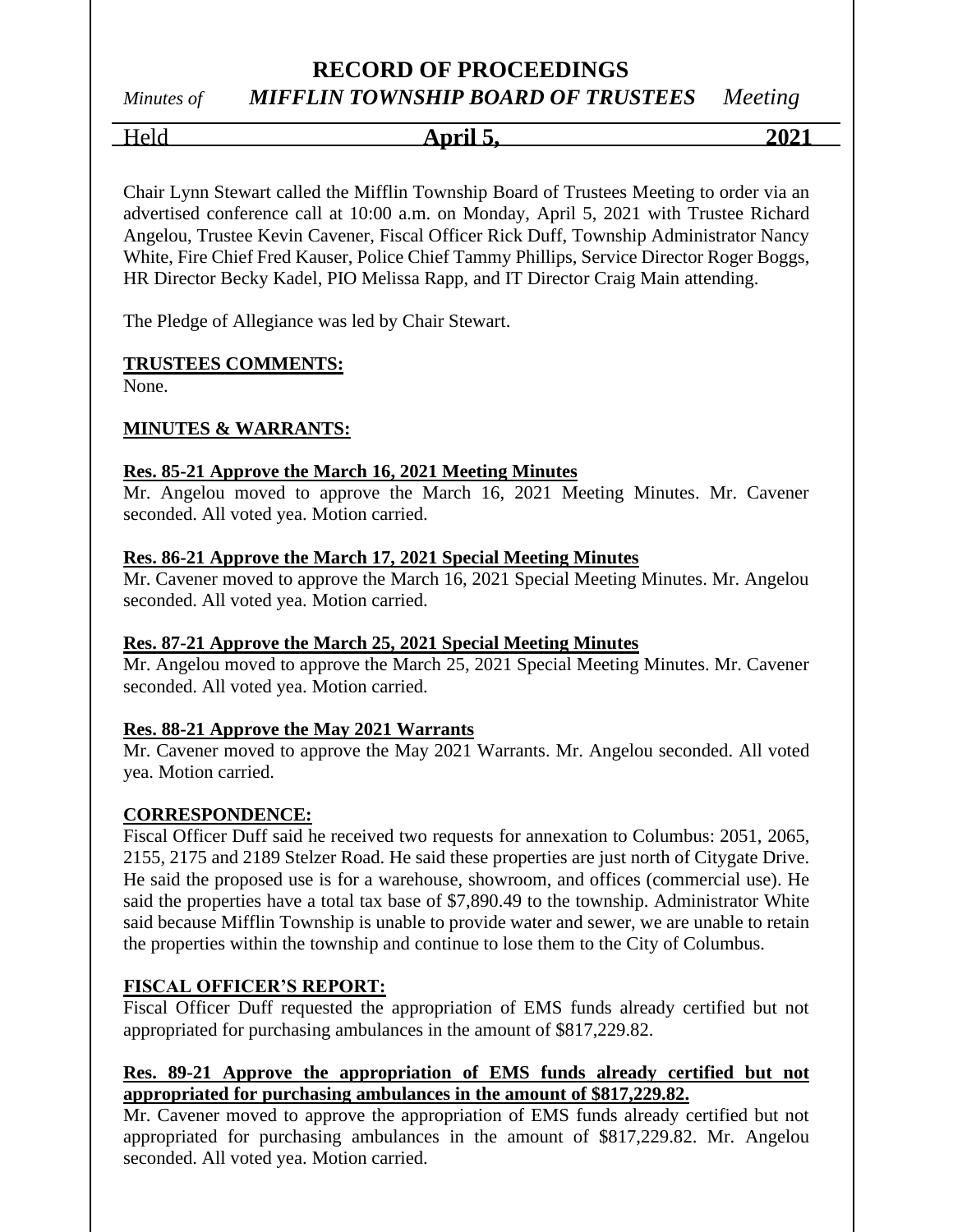*Minutes of MIFFLIN TOWNSHIP BOARD OF TRUSTEES Meeting*

| Held | April. | $202^{\degree}$ |
|------|--------|-----------------|
|      |        |                 |

Fiscal Officer Duff said the agenda item to approve paying Julian & Grube \$2,600 for the 2020 OCBOA Statements does not require Board approval and therefore does not need action today.

Fiscal Officer Duff said he was presenting the Statement of Cash Position for 2020 as a matter of discussion and not for any specific action today. He said certain funds are spending more than previously in the year. He said it is a thousand-foot view of the township's finances.

Fiscal Officer Duff said he was presenting the General Fund Trends. He said looking back at the income from ten years ago to present, the General Fund income has been stagnant. He said additional income is not coming in, but expenses are increasing by way of wages, additional headcount, etc. When listing out the income and expenses, the net gain or loss, 2021 looked like a good year because of the Bureau of Workers' Compensation Fund which still has a balance of \$500,000. He said in 2010, the General Fund had a surplus of \$2 million. He said the surplus at the beginning of 2021, including the Bureau of Workers' Compensation Fund, was \$1 million. The General Fund has \$500,000 in surplus, which includes paying out the Cemetery and Police transfers. He pointed out the surplus in the General Fund is running out. He said if the police levy passes in the primary election in May, it will increase income by \$25,000. He said he would like to see the Cemetery office at costneutral but understands that is beyond control due to the fluctuation in burials and plot purchases.

Fiscal Officer Duff said he would like his office to be in a more pro-active mode, rather than a reactionary mode. He said there is so much more volume, more financial transactions, than ever before. He said he was hoping to increase the Fiscal Office staff by one person. He said we have been blessed for so many years with a full-time Fiscal Officer but that is no longer the case. He said with the increased workload we sometimes struggle to keep up. He reviewed a spreadsheet of roles and responsibilities with the trustees. He said there are multiple roles that do not have backups and in some cases the Township Administrator is the backup for many responsibilities. Fiscal Officer Duff said he would like to see staff trained as a backup in each of the roles. He said Rebecca Rousseau is the only trained government accounting specialist. He said government accounting is a different type of accounting from regular accounting from a monetary standpoint; it is important to have staff trained in that. He said he is bringing this up as part of today's team meeting to make the trustees aware. Fiscal Officer Duff said he cannot see any way to fund a much-needed additional person now nor can he fund outsourcing. He said he is looking for ideas or other possible sources of revenue. Chair Stewart said it warrants us to look at all the options. She would like a brainstorming session, a Finance workshop at the next Monday meeting. She said we need to have a handle on this and look to the future. Township Administrator White said if each department would follow the policy, it would save Ms. Rousseau's time chasing down information. Administrator White said it is incumbent on each department head to stay on top of his/her finances. Administrator White said reports can be ran in the accounting program to assist with this. Chair Stewart requested everyone come to the meeting with ideas as to how to make a difference in your department. Chair Stewart requested Mr. Duff provide a projected cost for his proposed reorganization. He agreed to do so.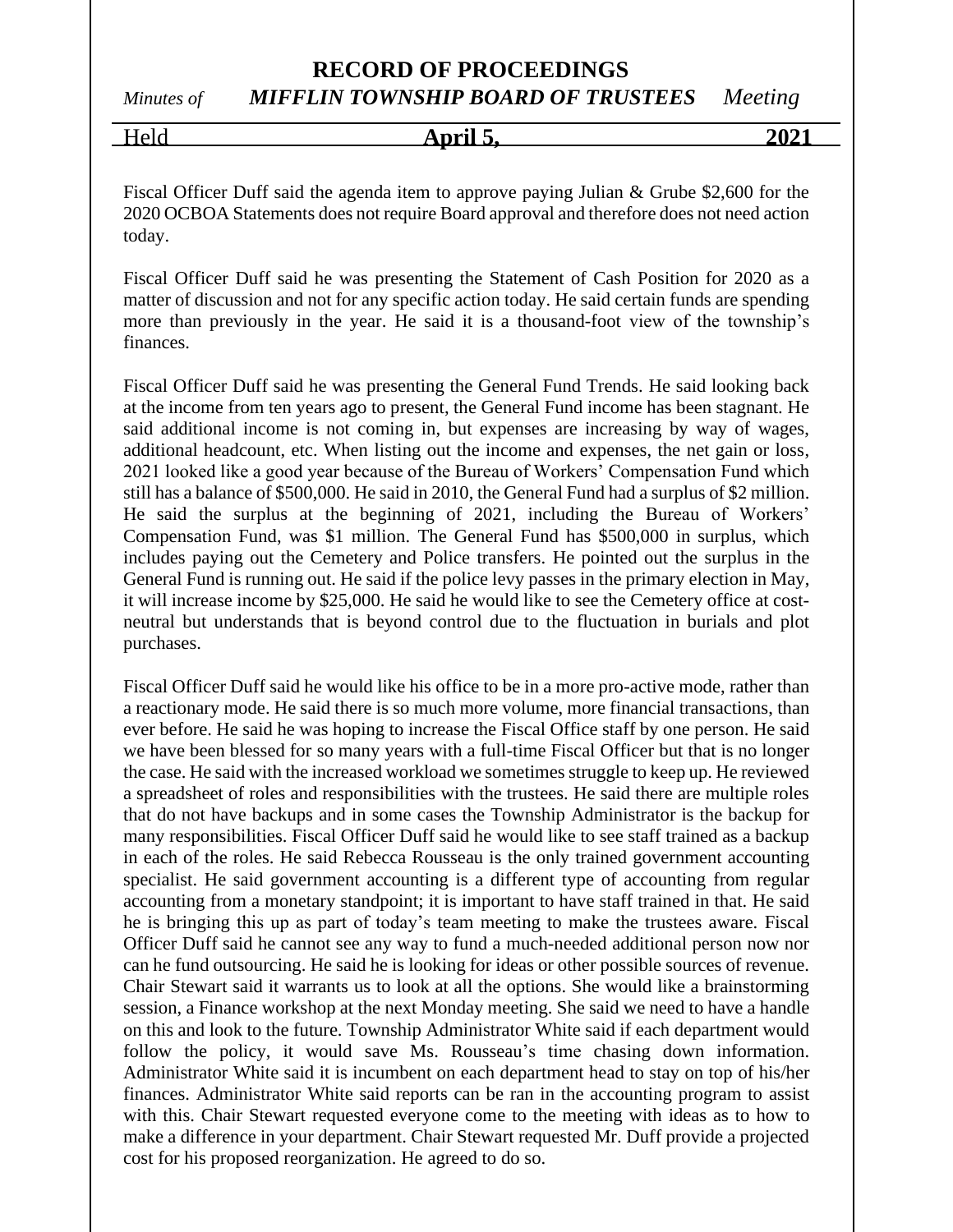# Held **April 5, 2021**

Chair Stewart said Ms. Kadel's and Ms. Rapp's scheduled department overview meeting will be delayed until the June 7, 2021 staff meeting date to accommodate the Finance Workshop next month.

#### **TOWNSHIP ADMINISTRATOR'S REPORT:**

Administrator White said she and Chief Kauser have selected furniture from Continental Office for the second-floor lobby area in the amount of \$8,538.72 which would be a shared cost between Fire and Township Admin. She said she is not bringing this forward for any action today but to make the trustees aware of the furniture concept. The lobby area would be used as a waiting area or a place to take a meeting break. She said with furniture in this area, it will assist with directing people towards the reception area for signing in, obtaining a visitor's badge, etc. She said signage will also be used to direct visitors. Chair Stewart requested Administrator White provide additional quotes for similar furniture. Administrator White agreed to do so.

Administrator White said she has been working on a security policy and it has become more important now that we are all working within the building. She presented a proposed security policy for Mifflin Township. She said understanding that it will change as we add more occupants to the building, she is wanting to get something established; it is a starting point. She said the intent is for those currently working in the building to know what is expected of them security-wise. She said she has not yet met with the Gahanna Police Department for their opinions on the security policy. Chair Stewart said it is important that we have a policy and it be in place for everyone that enters the building, uniformed or not. Chair Stewart said the policy should be consistent for everyone entering the building like mask wearing. Administrator White said she is welcoming comments on the draft security policy with the understanding that it will continue to change. She said it was sent to all department heads. Mr. Cavener said when a person arrives to the lobby, Ms. Barnette would call the appropriate employee to go downstairs and escort the person to Ms. Barnette's area to sign-in and receive a visitor's badge. Administrator White expressed concern about the number of construction personnel and how to maintain security. Chair Stewart said the CMAR should be involved. Chair Stewart shared her security knowledge of Cardinal Health and how their security issues were resolved with a guest station.

#### **HUMAN RESOURCES:**

Ms. Kadel requested an extension of her deadline to Friday, July 2, 2021 for the launch of the performance review process as she underestimated and did not factor in the number of focus group participants nor the number and length of the focus group meetings; Open Enrollment; Paycor benefits platform testing; hiring of fire firefighter recruits and a police officer; and moving to the Operations Center. Ms. Kadel said she will provide a date of when she will bring the performance review process before the Board for approval at the next trustees meeting.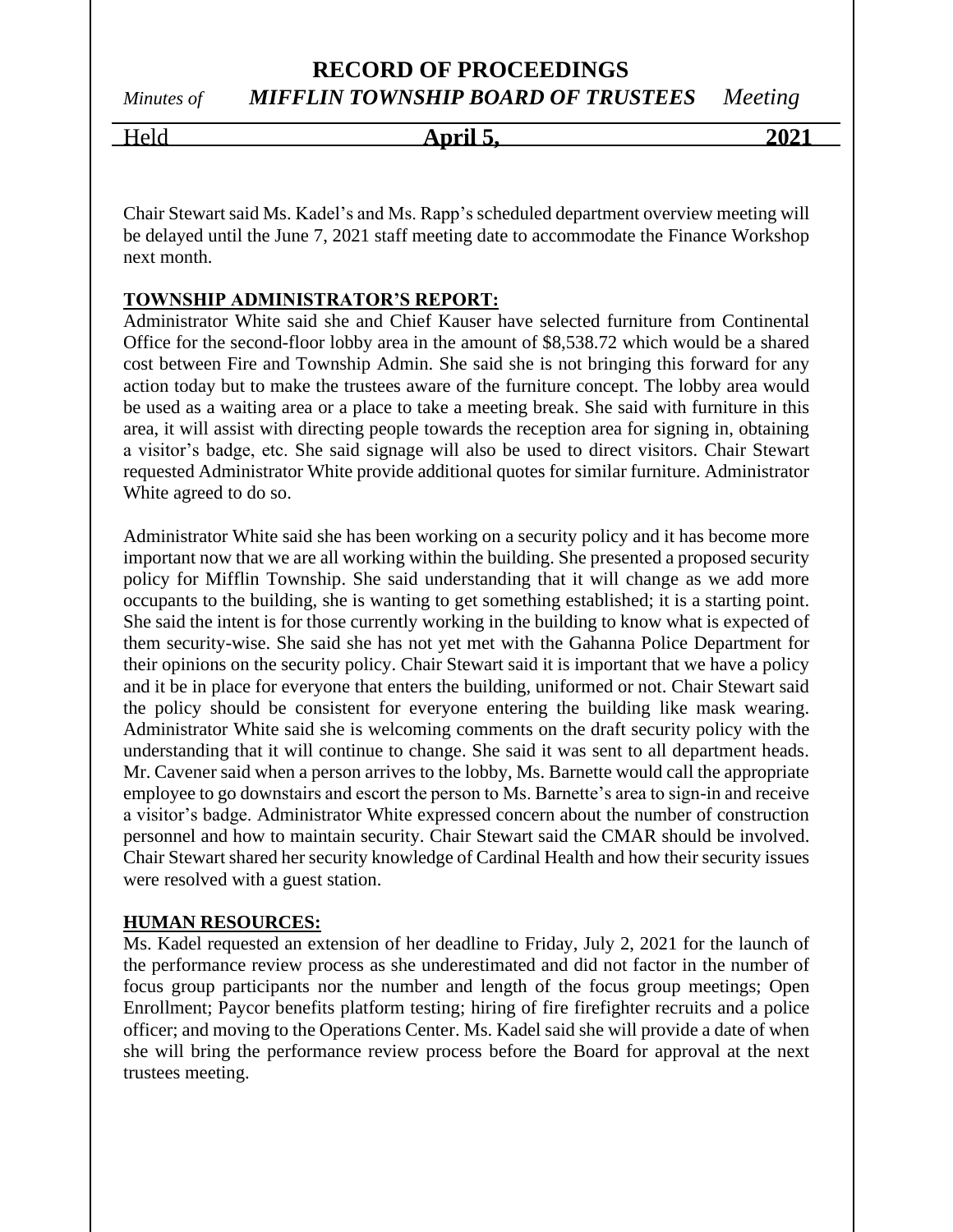# *Minutes of MIFFLIN TOWNSHIP BOARD OF TRUSTEES Meeting*

Held **April 5, 2021**

#### **PIO:**

Ms. Rapp said she will be working with Mr. King, Community Paramedic, on an announcement via media posts about the availability of vaccinations to those that are homebound within the community.

Ms. Rapp said the branding/stationery has been fine-tuned. She said she did not have renderings to share as she is receiving everything digitally from the graphic designer but will have the renderings available at the next meeting. She said she will also be obtaining artwork for the business cards for the trustees' review.

Ms. Rapp said a MORPC intern Sara Jonassen will be working for the township this summer; she will start in mid-May.

Ms. Rapp said she is working with the web developer who has provided support up to a year after he started work on the website. Ms. Rapp said the web developer provided recommendations for future support. Ms. Rapp said she requested the current web developer provide an estimate for on-going support and to help beyond Ms. Rapp's website capabilities. She said she will provide the quote for consideration at the next meeting. Mr. Cavener requested the contract language to determine when the support initially started. Ms. Rapp agreed to provide the contract language to the trustees.

#### **SERVICE:**

Mr. Boggs said Marcus Cobb, Service Specialist 1, has provided two-week notice of his resignation; his last day will be April 16, 2021. Mr. Boggs read Mr. Cobb's resignation letter to the trustees. Mr. Boggs requested the acceptance of Mr. Cobb's resignation, effective April 16, 2021, his last day of employment.

#### **Res.90-21 Accept the resignation of Marcus Cobb, Service Specialist 1, effective April 16, 2021.**

Mr. Angelou moved to accept the resignation of Marcus Cobb, Service Specialist 1, effective April 16, 2021. Mr. Cavener seconded. All voted yea. Motion carried.

Mr. Boggs requested approve to buy back the following graves:

- One (1) grave from Junita Rockhold, owner of Grave 1, Lot 97 of Section M4 in the amount of \$1,000.00, the original purchase price.
- One (1) grave from Robert Jr., Jason, and Susan Rockhold, owners of Grave 2, Lot 97 of Section M4 in the amount of \$1,000.00, the original purchase price.
- Four (4) graves from Melanie and David Barnette, owners of Graves 3, 4, and 5 on Lot 89, Section M4 as well as Grave 1 on Lot 102 in Section M4. All graves were purchases at \$500.00 each for a total of \$2,000.00.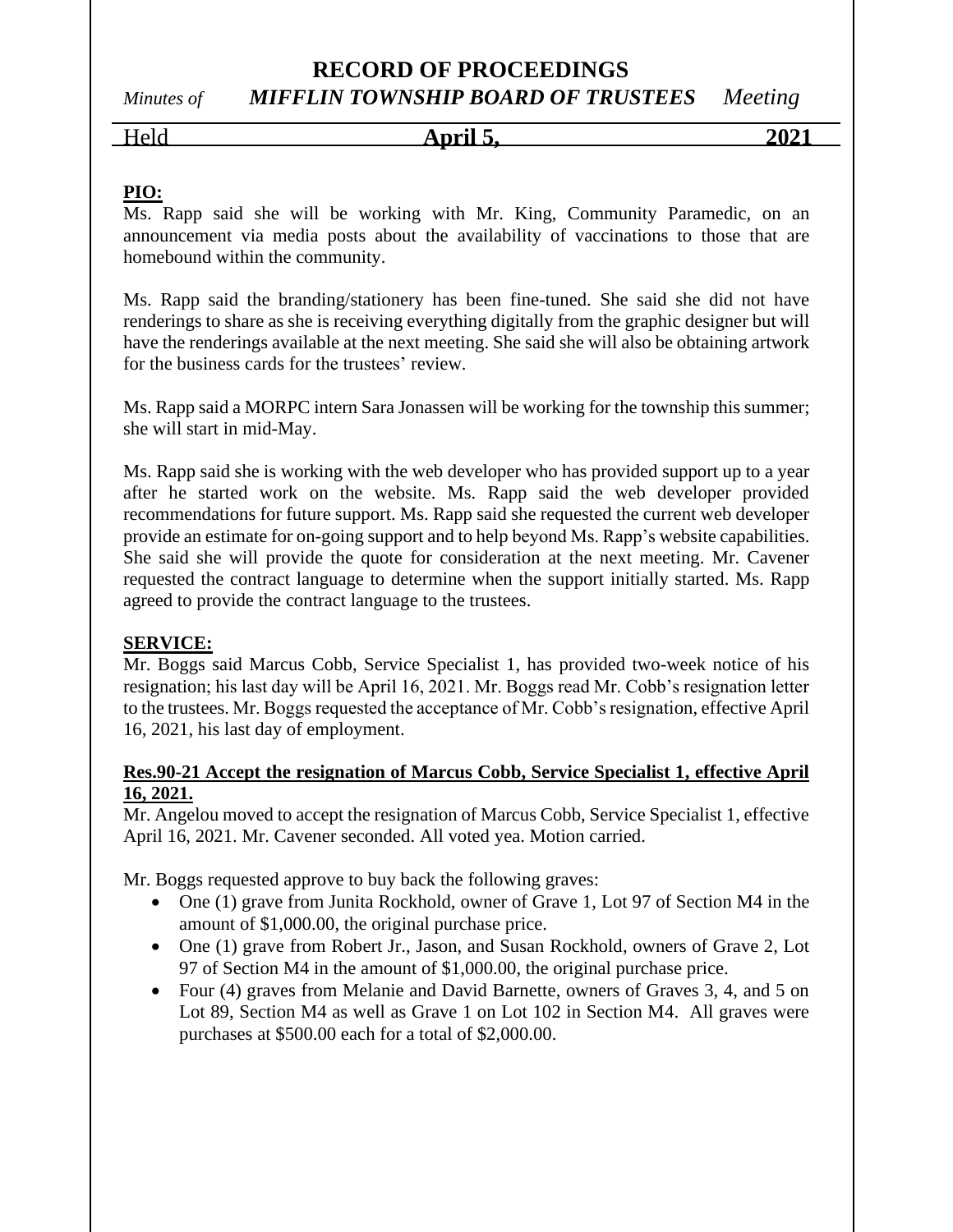Held **April 5, 2021**

**Res. 91-21 Approve to buy back of the following grave plots: One (1) grave from Junita Rockhold, owner of Grave 1, Lot 97 of Section M4 in the amount of \$1,000.00, the original purchase price; One (1) grave from Robert Jr., Jason, and Susan Rockhold, owners of Grave 2, Lot 97 of Section M4 in the amount of \$1,000.00, the original purchase price; Four (4) graves from Melanie and David Barnette, owners of Graves 3, 4, and 5 on Lot 89, Section M4 as well as Grave 1 on Lot 102 in Section M4. All graves were purchases at \$500.00 each for a total of \$2,000.00.**

Mr. Angelou moved to approve the sell back of the above grave plots. Mr. Cavener seconded. All voted yea. Motion carried.

Mr. Boggs provided a proposal outlining his ideas for utilizing/renting the meeting hall. He said he is apprehensive about starting this venture until it is no longer needed as a vaccination site. The trustees agreed and said they would review his proposal.

#### **CODE:**

Mr. Boggs said tagging continues to take place for high grass now that the weather is warming. He said the Franklin County Department of Health is looking into a hoarding matter and the property has become a fenced in, overnight campground/junkyard with lots of cars and activity. He said Mifflin Police are aware of it.

Mr. Boggs said a local runaway was located at a home on Parkwood, which is becoming a place where runaways are known to be. He said Mifflin Police are aware.

#### **POLICE:**

Chief Phillips provided an overview of her plans for the police department for the remainder of the year. She said her 2021 goals and wishes are the same as she previously discussed which are maintaining and learning the job as Police Chief. She said she needs to be there for the department, Board, and co-workers. She plans to maintain staff and increase training. She said that before the end of 2021 she would like to obtain the certification for the Ohio Collaborative which bridges the gap between law enforcement and the community. She said there are standards to which then-governor Kasich and the State believe the police departments should have. These standards include body cameras, use of force policies, policy on vehicle pursuits, recruitment and hiring. She said to-date she has been able to get certifications in two of the areas: use of force and recruitment and hiring. Chief Phillips said she would like a recruitment video to be placed on Mifflin Township's new website; she is working with Ms. Rapp to do so. Chair Stewart said the trustees would support this.

Chief Phillips said her goal is to get certified in all areas to obtain final accreditation by the end of the year. She discussed a wish list with her officers. She said their wishes are certainly attainable. She said morale is high and they enjoy working together and in the community. Chief Phillips said they would like a new radar unit, more funding for grants, more body cameras, etc. She said these requests are attainable and doable. She said is hoping to get a portion of a \$10 million dollar grant for body cameras in July. She said she performed risk assessments on the integrity of the police department including the policies, ensuring they are reviewed and understood. She said she will continue to work on this.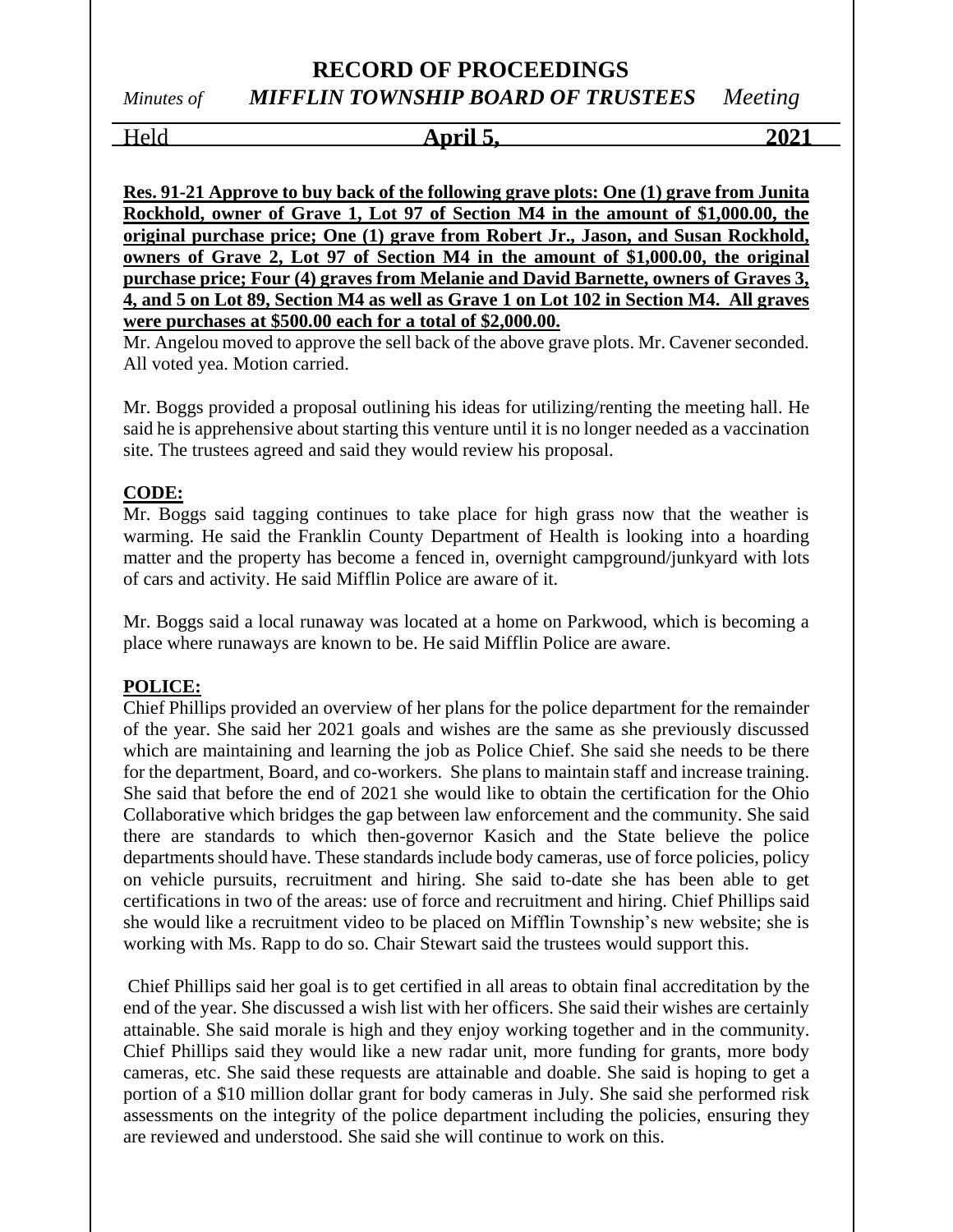*Minutes of MIFFLIN TOWNSHIP BOARD OF TRUSTEES Meeting*

Held **April 5, 2021**

Chief Phillips said body camera footage is randomly reviewed by the supervisor (Sgt. Hardway and Chief Phillips), per policy. Administrator White invited Chief Phillips to meet with the insurance company's risk assessment and loss control person to review plans and processes. Chief Phillips agreed to do so.

Chief Phillips said she would like to use forfeiture funding of approximately \$3,000 to purchase three new radios. She will bring this request to the Board at a future meeting. She said for the remainder of 2021, she would like to increase positive social media attention on the police department as she currently does not feel it is reaching the unincorporated areas. She said many rely on social media and our website for information rather than the news outlets. Chair Stewart requested Chief Phillips meet with Ms. Rapp and form a plan; be creative. Chief Phillips said she would like to see a newsletter, crime alerts, a letter from the Chief, and text alerts. Chair Stewart requested Chief Phillips provide a plan and present it to the Board for approval.

Chief Phillips said looking ahead to 2022, with the Board's approval she would like to start revamping the wellness program by possibly eliminating the sick leave incentive for the police department and making it a wellness program instead. She said hired applicants must take a pre-employment physical and an agility test, but there is no fitness accountability after employment. She said the officers should take sick time when needed and not be penalized for it. Rather create a test that would perhaps be taken four times per year to receive a bonus at the end of the year for his/her physical fitness test which includes having a mental health check. She said the number one killer of law enforcement is suicide and heart disease. She would like to include mental health in the wellness program. She said this could be part of a solution in reducing those suicides and heart disease. She said a mandatory appointment with a psychologist can provide benefits even if the officer only sits and talks about his/her day. The trustees agreed that it is a good idea. Ms. Kadel said the Fire Division requires that the Firefighters get an extensive physical fitness/medical exam and psychological screening every year. Ms. Kadel also told her that a letter is provided for each employee for each type of visit indicating whether (s)he is fit for duty or if additional intervention, treatment, exploration, etc. is recommended. Chair Stewart requested Chief Phillips meet with Ms. Kadel and Chief Dunlevy on this rather than reinvent the wheel for a mental health protocol. Mr. Cavener said it is refreshing to hear about all the items Chief Phillips has planned for the department. Chief Phillips said she has invited a couple of her officers to attend a free First Responders retreat.

During a discussion in which Mr. Angelou inquired about the protocol in place for officers who are involved in a particularly traumatic incident, Ms. Kadel requested Chief Phillips to clarify if taking three days off post incident is required or voluntary. Chief Phillips said time off is determined by the role of an officer in an incident and is at the Chief's discretion. Chief Phillips said if an officer pulls his/her trigger during an incident, then time off is mandatory. Ms. Kadel expressed concern about mandating an officer off work and sending him/her home to an empty house (e.g., no spouse, children, family support system). Chief Phillips followed up by explaining the protocol in such a situation which includes a psychologist's fit for duty/return to work determination.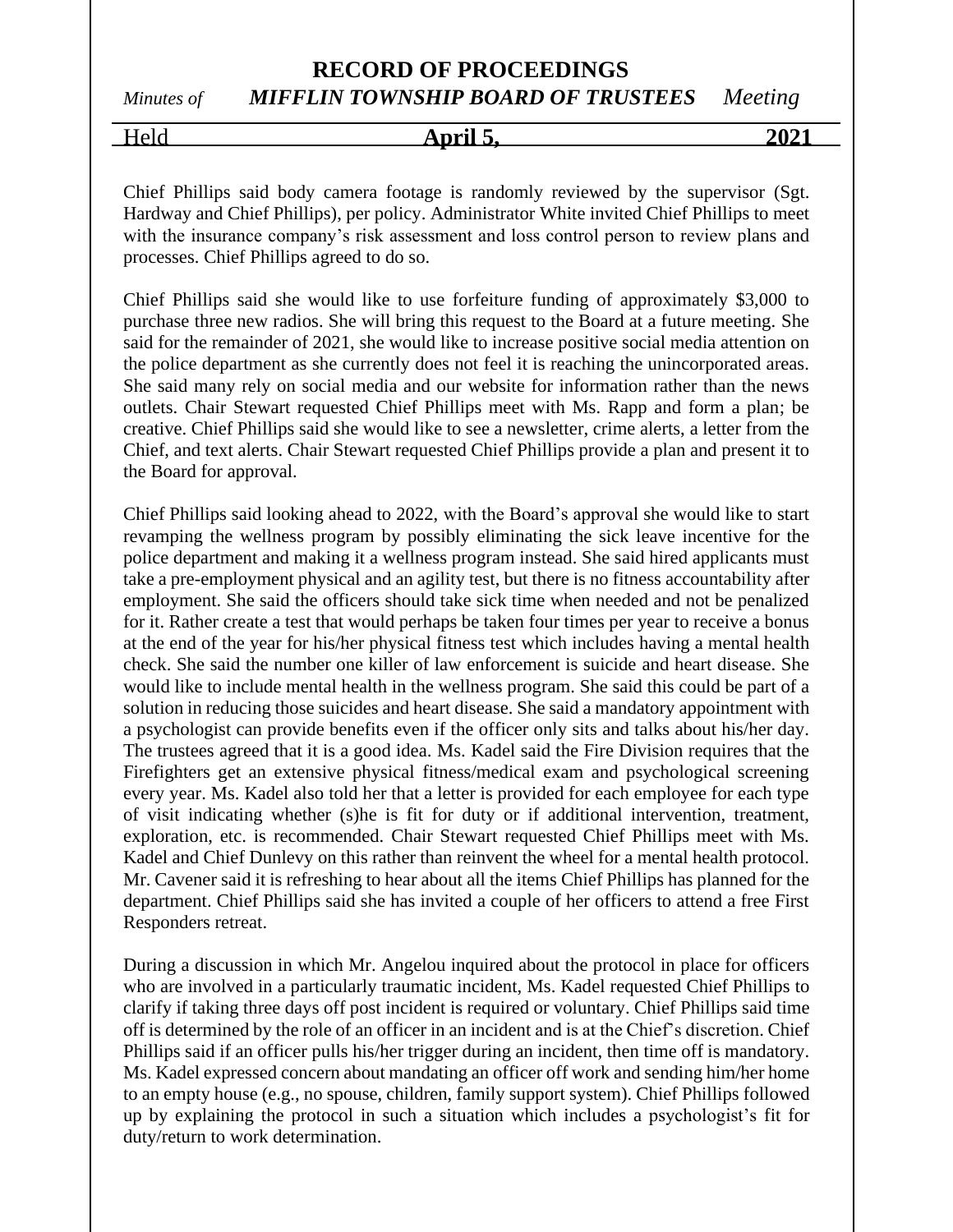# Held **April 5, 2021**

Chief Phillips said another focus of 2021/2022 is the new police station. She said this will be all encompassing. She said her goal is to always try to reduce costs whenever possible. She said too much money is being spent on fuel. As the new Tesla vehicles become more affordable in the market and several police agencies are using them in their fleet, this would eliminate fuel costs. She said a neighboring agency has implemented two Tesla vehicles into its fleet which she will be monitoring to see how the vehicles work out and how the vehicles are accepted in the community. She said she realizes there is a stigma of affluence with the brand, but that is a misnomer as the prices have dropped considerably. She said she has a lot of questions with no answers yet but wanted the Board to be aware. Fiscal Officer Duff directed Chief Phillips to a news story out of Logan, Ohio in which the Tesla vehicle is being used in the police agency. Mr. Cavener suggested using our website to educate the residents on this matter, perhaps by way of a monthly letter from the Chief.

Chair Stewart inquired about Chief Phillips' vision for community Police events. Chief Phillips said she would like to expand the community-oriented activities but that has been prohibitive due to COVID19 and staffing. Chair Stewart said she would encourage Chief Phillips to put a plan together for community-oriented events, either monthly or quarterly. Administrator White suggested a monthly or quarterly "Coffee with the Chief" event like what Gahanna Police Chief Spence does.

There was discussion as to whether an intern would be of value for the police department. It was determined it may be cost prohibitive and unnecessary.

Fiscal Officer Duff inquired if cameras throughout the community would be a benefit. Chief Phillips said she has not given that must consideration due to the cost. Administrator White said street lighting would be needed prior to any camera installations. Chair Stewart said the Service Department is working on the streetlights.

Chief Phillips said her newly hired officer Cody Palmer received a letter of appreciation and an award from the Village of Somerset for his assistance on a roadside arrest. She said a letter of appreciation was also received from the Franklin Co. Sheriff's Office for Mifflin Police's role in the officer-involved shooting on I-270.

Fiscal Officer Duff said Ohio maps show the unincorporated areas listed as Mifflinville. He said like Clintonville that was named after Clinton Township, he discovered Mifflinville was named after Mifflin Township. Originally Mifflinville was concentrated around Innis Road and Westerville Road. He thought this historical information could be used to bring pride back to the area.

#### **FIRE DIVISION:**

Chief Kauser requested the approval of the following: Annual Medical Director Fee to MECC RGOG in the amount of \$25,000.00; Repair of HVAC at Fire Station 131 by Speer Mechanical in an amount not to exceed \$6,300.00; Repair of Fire Engine 133 by Flora's Diesel Repair Service in the amount of  $$6,253.10$ ; Purchase of  $1<sup>st</sup>$  Quarter EMS Supplies from Bound Tree Medical in the amount of \$12,443.45; and the Purchase of anti-virus software in the amount not to exceed \$8,043.75.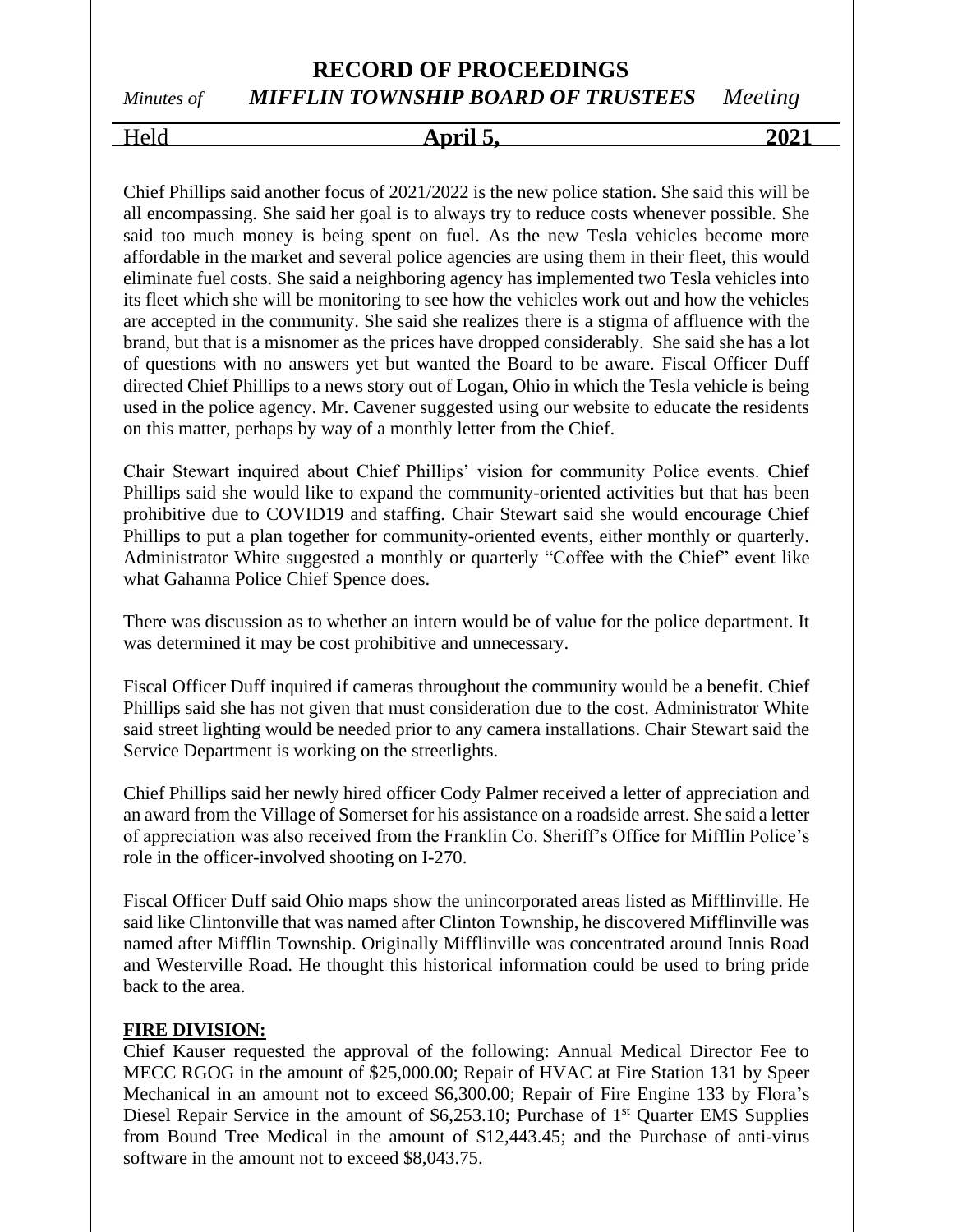# Held **April 5, 2021**

**Res. 91-21 Approval of the consent agenda including the Annual Medical Director Fee to MECC RGOG in the amount of \$25,000.00; Repair of HVAC at Fire Station 131 by Speer Mechanical in an amount not to exceed \$6,300.00; Repair of Fire Engine 133 by Flora's Diesel Repair Service in the amount of \$6,253.10; Purchase of 1st Quarter EMS Supplies from Bound Tree Medical in the amount of \$12,443.45; and the Purchase of anti-virus software in the amount not to exceed \$8,043.75.**

Mr. Angelou moved to approve Chief Kauser's requests above by way of a consent agenda. Mr. Cavener seconded. All voted yea. Motion carried.

Chief Kauser said he gave testimony to the Civil Security Committee on behalf of the Ohio Fire Chiefs Association on March 23, 2021 in support of Senate Bill 4 which extends privacy to 911 dispatchers.

Chief Kauser said the homeowner has cleared his property on Agler Road and the closing is imminent.

#### **OPERATIONS CENTER:**

Chief Kauser requested to table the purchase the furniture for the collaboration area from Continental Office in the amount of \$25,064.40 in order to obtain quotes for similar furniture for price comparison. The trustees agreed.

Chief Kauser moved to approve the replacement of the fire alarm panel and display stations by Silco in the amount of \$9,125.00.

#### **Res. 92-21 Approve the replacement of the fire alarm panel and display stations by Silco in the amount of \$9,125.00.**

Chair Stewart moved to approve the replacement of the fire alarm panel and display stations by Silco in the amount of \$9,125.00. Mr. Cavener seconded. All voted yea. Motion carried.

#### **MIFFLIN DISPATCH (and 911/CAD System Partners):**

None.

#### **MIFFLIN TECHNOLOGY:**

Chair Stewart requested Mr. Main provide the cost of another microphone at the next meeting. Mr. Main agreed to do so.

#### **OLD BUSINESS:**

None.

#### **VISITORS COMMENTS:**

No visitors.